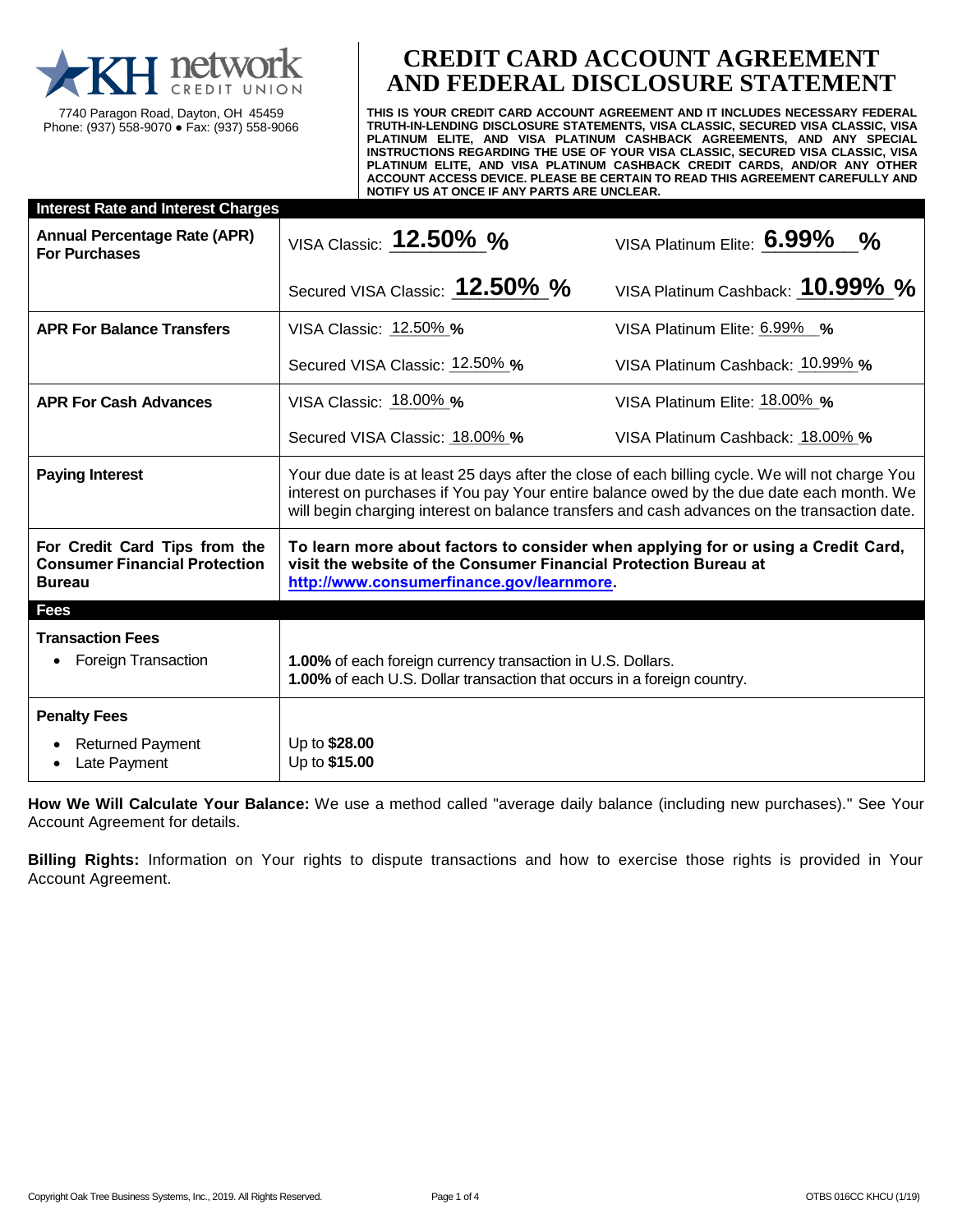**DEFINITIONS.** In this Agreement, the reference to "We," "Us," "Our" and "Credit Union" mean KH NETWORK CREDIT UNION. The words "You" and "Your" mean each person accepting this Agreement. If this is a joint Account, read singular pronouns in the plural. The words "Card" and "Credit Card" mean any VISA Classic, Secured VISA Classic, VISA Platinum Elite, or VISA Platinum Cashback Credit Card issued to You by Us and any duplicates or renewals. The word "Account" means the VISA Classic, Secured VISA Classic, VISA Platinum Elite, or VISA Platinum Cashback Credit Card Account established for You under this Agreement. "Convenience Check" means the special Account access devices that We may provide for Your use from time to time. If this is a joint Account, read singular pronouns in the plural.

PROMISE TO PAY. You understand that the following terms and conditions constitute Our Agreement with You. You may request advances on Your Account through a variety of means which could include (but may not be limited to) telephonic requests, Convenience Checks, Credit Cards and the like. Regardless of the means by which any advance is made, You promise to pay Us all amounts charged to Your Account by You or by any user who has access to Your Account, with actual, apparent or implied authority for use of Your Account, including Finance Charges and other fees or charges described herein.

| Card Type                     | Monthly<br><b>Periodic Rate</b><br>for Purchases            | <b>ANNUAL</b><br><b>PERCENTAGE RATE</b><br><b>For Purchases</b>         |
|-------------------------------|-------------------------------------------------------------|-------------------------------------------------------------------------|
| <b>VISA Classic</b>           |                                                             | 12.50%                                                                  |
| <b>Secured VISA Classic</b>   |                                                             | 12.50%                                                                  |
| <b>VISA Platinum Elite</b>    |                                                             | 6.99%                                                                   |
| <b>VISA Platinum Cashback</b> |                                                             | 10.99%                                                                  |
| Card Type                     | Monthly<br><b>Periodic Rate</b><br>for Balance Transfers    | <b>ANNUAL</b><br><b>PERCENTAGE RATE</b><br><b>For Balance Transfers</b> |
| <b>VISA Classic</b>           |                                                             | 12.50%                                                                  |
| <b>Secured VISA Classic</b>   |                                                             | 12.50%                                                                  |
| <b>VISA Platinum Elite</b>    |                                                             | 6.99%                                                                   |
| <b>VISA Platinum Cashback</b> |                                                             | 10.99%                                                                  |
| Card Type                     | Monthly<br><b>Periodic Rate</b><br><b>For Cash Advances</b> | <b>ANNUAL</b><br><b>PERCENTAGE RATE</b><br>for Cash Advances            |
| <b>VISA Classic</b>           |                                                             | 18.00%                                                                  |
| <b>Secured VISA Classic</b>   |                                                             | 18.00%                                                                  |
| <b>VISA Platinum Elite</b>    |                                                             | 18.00%                                                                  |
| <b>VISA Platinum Cashback</b> |                                                             | 18.00%                                                                  |

**USE OF YOUR CARD.** You may use Your Card to buy goods and services in any place that it is honored and to get cash advances at participating financial institutions. You agree not to use Your Card for illegal transactions including, but not limited to, advances made for the purpose of gambling and/or wagering where such practices are in violation of applicable state and/or federal law.

**SECURITY.** Collateral (other than household goods or any dwelling) given as security under any other loan You may have with Us will secure all amounts You owe Us now and in the future if that status is reflected in the "Truth-in-Lending Disclosure" in any particular Agreement evidencing such debt.

**CONSENSUAL LIEN ON SHARES. You grant and consent to a lien on Your shares with Us (except for IRA and Keogh accounts) and any dividends due or to become due to You from Us to the extent You owe on any unpaid Credit Card balance.**

**ACCOUNT RESTRICTIONS.** In order to receive and maintain a Secured VISA Classic Credit Card, You agree to give Us a specific pledge of shares which will equal Your Credit Limit. In the event that You default on Your Secured VISA Classic Credit Card, We may apply these shares toward the repayment of any amount owed on such Credit Card. You may cancel Your Secured VISA Classic Credit Card at any time by paying any amounts owed on such Card. To be certain that Your entire balance and all advances are paid, any shares pledged may not be available to You for 30 days after You have cancelled and any outstanding balance is paid in full.

**LINE OF CREDIT LIMITS.** You will be notified of each specific Credit Limit for which You are approved. Unless You are in default, the Credit Limits established for You will generally be self-replenishing as You make payments.

You will keep Your unpaid balance within Your Credit Limit set by Us, and You will pay any amount over Your Credit Limit on Our demand whether or not We authorize the advances which caused You to exceed Your Credit Limit. Even if Your unpaid balance is less than Your Credit Limit, You will have no credit available during any time that any aspect of Your Account is in default.

**JOINT ACCOUNTS.** Each Borrower will be responsible, jointly and severally, for the repayment of any amounts owed. If any Account access device, such as a Personal Identification Number (PIN) is requested and approved, You understand that any such Account access device(s) will be mailed only to the primary Borrower at the address that We have on file for You. We may refuse to follow any instructions which run counter to this provision.

**MINIMUM MONTHLY PAYMENTS (PAYMENT SCHEDULE).** Though You need only pay the Minimum Monthly Payments, You understand that You have the right to repay at any time without penalty. You also understand that You will only be charged periodic Finance Charges to the date You repay Your entire balance. You may make larger payments without penalty. Any partial payment or prepayment will not delay Your next scheduled payment. All payments to Us must be in lawful money of the United States. We may apply each payment to whichever Feature Category We wish. Except as required by law, We may apply payments at Our discretion. Any unpaid portion of the Finance Charge will be paid by subsequent payments and will not be added to Your principal balance. You understand that any delay in the repayment of Your unpaid balance will increase Your periodic Finance Charges and any acceleration in the repayment of Your unpaid balance will decrease Your periodic Finance Charges.

Minimum Payments will be an amount equal to 2.00% of Your new unpaid balance at the end of each billing cycle, subject to the lesser of \$25.00 or Your balance, plus any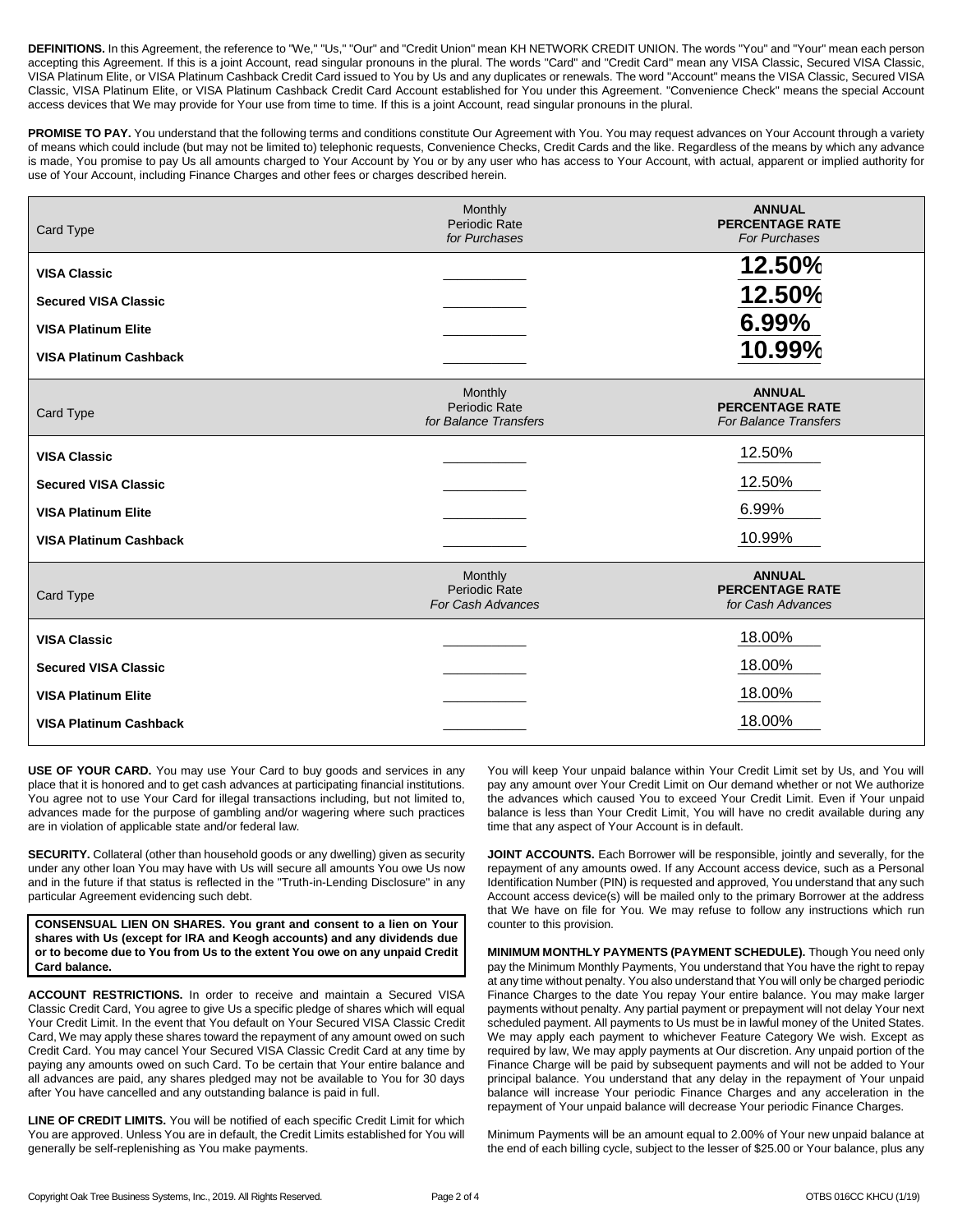portion of the Minimum Payments shown on prior statement(s) which remains unpaid, plus any amount that exceeds Your approved Credit Limit.

You may, by separate agreement, authorize Us to charge Your payment directly to Your share or share draft account.

**FINANCE CHARGES.** In the case of any transactions under Your Account, the balances subject to the periodic Finance Charge are the average daily transactions balances outstanding during the month (including new transactions).

To get the average daily balance for purchases, We take the beginning balance of purchases on Your Account each day, add any new purchases, debit adjustments or other charges and subtract any payments, credits and unpaid Finance Charges. This gives Us the daily balance for purchases. Then, We add up all these daily balances for the billing cycle and divide them by the number of days in the billing cycle. The result is the average daily balance for purchases. The Finance Charge for a billing cycle is then computed by multiplying the average daily balance subject to a Finance Charge by the Monthly Periodic Rate. Your due date is at least 25 days after the close of each billing cycle. You can avoid Finance Charges on purchases by paying the full amount of the entire balance owed each month by the due date. Otherwise, the new balance of purchases, and subsequent purchases from the date they are posted to Your Account, will be subject to a Finance Charge.

To get the average daily balance for balance transfers, We take the beginning balance of balance transfers on Your Account each day, add any new balance transfers, debit adjustments or other charges and subtract any payments, credits and unpaid Finance Charges. This gives Us the daily balance for balance transfers. Then, We add up all these daily balances for the billing cycle and divide them by the number of days in the billing cycle. The result is the average daily balance for balance transfers. The Finance Charge for a billing cycle is then computed by multiplying the average daily balance subject to a Finance Charge by the Monthly Periodic Rate. Your due date is at least 25 days after the close of each billing cycle. Balance transfers are always subject to a Finance Charge from the later of the date they are posted to Your Account or from the first day of the billing cycle in which the balance transfer is posted to Your Account.

To get the average daily balance for cash advances, We take the beginning balance of cash advances on Your Account each day, add any new cash advances, debit adjustments or other charges and subtract any payments, credits and unpaid Finance Charges. This gives Us the daily balance for cash advances. Then, We add up all these daily balances for the billing cycle and divide them by the number of days in the billing cycle. The result is the average daily balance for cash advances. The Finance Charge for a billing cycle is then computed by multiplying the average daily balance subject to a Finance Charge by the Monthly Periodic Rate. Cash advances are always subject to a Finance Charge from the later of the date they are posted to Your Account or from the first day of the billing cycle in which the cash advance is posted to Your Account.

The total Finance Charge You owe for each billing cycle is the sum of all the Finance Charges due for the balances of purchases, balance transfers and cash advances.

**LATE CHARGE.** If Your payment is more than 10 days late, You will be charged the lesser of: (a) \$15.00; or (b) the amount of the required minimum payment.

**FOREIGN TRANSACTIONS.** For transactions initiated in foreign countries and foreign currencies, the exchange rate between the transaction currency and the billing currency (U.S. dollars) will be: (a) a rate selected by VISA from the range of rates available in wholesale currency markets for the applicable central processing date, which rate may vary from the rate VISA itself receives; or (b) the governmentmandated rate in effect for the applicable central processing date. For transactions that are initiated in a foreign currency, You will be charged 1.00% of the final settlement amount. For transactions occurring in foreign countries and initiated in U.S. Dollars, You will be charged 1.00% of the final settlement amount.

**OTHER FEES AND CHARGES.** You will be charged the following fees associated with the use of Your Card: (a) \$28.00 or the required minimum payment amount for the returned payment, whichever is less, for any check (or other negotiable instrument used for payment) which is returned unpaid; (b) a loan application fee equal to \$20.00 for each borrower, co-borrower or guarantor, whether or not We approved the credit requested; (c) \$5.00 for each replacement Card that You request; (d) \$25.00 for each individual statement that You request We furnish an additional copy; and (e) \$2.50 per page for each individual document that You request We furnish a copy.

**PERIODIC STATEMENTS.** On a regular basis, You will receive a statement showing all transactions on Your Account including amounts paid and borrowed since Your last statement. We will mail You a statement each month in which there is a debit or credit balance or when a Finance Charge is imposed. We need not send You a statement if We feel Your Account is uncollectible or if We have started collection proceedings against You because You defaulted. EACH STATEMENT IS DEEMED TO BE A CORRECT STATEMENT OF ACCOUNT UNLESS YOU ESTABLISH A BILLING ERROR PURSUANT TO THE FEDERAL TRUTH-IN-LENDING ACT.

**OUR RESPONSIBILITIES TO HONOR CONVENIENCE CHECKS.** We are under no obligation to honor Your Convenience Checks if: (1) by paying a Convenience Check, You would exceed Your Credit Limit; (2) Your Cards or Convenience Checks have been reported lost or stolen; (3) Your Account has been cancelled or has expired. If a postdated Convenience Check is paid and, as a result, any other Convenience Check is returned unpaid, We are not responsible for any resulting loss or liability.

**DEFAULT.** You will be in default if: (a) You do not make any payment or perform any obligation under this Agreement, or any other agreement that You may have with Us; or (b) You should die, become involved in any insolvency, receivership or custodial proceeding brought by or against You; or (c) You have made a false or misleading statement in Your credit application and/or in Your representations to Us while You owe money on Your Account; or (d) A judgment or tax lien should be filed against You or any attachment or garnishment should be issued against any of Your property or rights, specifically including anyone starting an action or proceeding to seize any of Your funds on deposit with Us; and/or (e) We should, in good faith, believe Your ability to repay Your indebtedness hereunder is or soon will be impaired, time being of the very essence.

Upon any occurrence of default, We may, to the extent permitted by law, cancel Your rights under this Agreement, require the return of all access devices and declare the entire balance of every Feature Category of Your Account immediately due and payable, without prior notice or demand.

**COLLECTION COSTS.** In the event collection efforts are required to obtain payment on this Account, to the extent permitted by law, You agree to pay all court costs, private process server fees, investigation fees or other costs incurred in collection and reasonable attorneys' fees incurred in the course of collecting any amounts owed under this Agreement or in the recovery of any Collateral.

**ENFORCEMENT.** We do not lose Our rights under this or any related agreement if We delay enforcing them. We can accept late payments, partial payments or any other payments, even if they are marked "paid in full" without losing any of Our rights under this Agreement. If any provision of this or any related agreement is determined to be unenforceable or invalid, all other provisions remain in full force and effect.

**NOTIFICATION OF ADDRESS CHANGE.** You will notify Us promptly if You move or otherwise have a change of address.

**CHANGE IN TERMS.** We may change the terms of this Agreement by mailing or delivering to You written notice of the changes as prescribed by the Federal Truth-In-Lending Act. To the extent permitted by law, the right to change the terms of this Agreement includes, but is not limited to, the right to change the periodic rate applicable to Your unpaid balance and/or future advances.

**INTEGRATED DOCUMENTS.** Any separate sheet of paper labeled "Additional Disclosure - Federal Truth-In-Lending Act," which is delivered together with this Agreement or at a later date becomes an integrated part of this Agreement And Disclosure.

**CONSENT TO AGREEMENT.** You acknowledge receipt of a copy of this Agreement. By signing the application; or by using Your Account or any Account access device; or by authorizing another to use Your Account, You agree to and accept its terms.

**UPDATING AND DISCLOSING FINANCIAL INFORMATION.** You will provide facts to update information contained in Your original Account application or other financial information related to You, at Our request. You also agree that We may, from time to time, as We deem necessary, make inquiries pertaining to Your employment, credit standing and financial responsibility in accordance with applicable laws and regulations. You further agree that We may give information about the status and payment history of Your Account to consumer credit reporting agencies, a prospective employer or insurer, or a state or federal licensing agency having any apparent legitimate business need for such information.

**TERMINATION.** Either You or We may cancel Your Account at any time, whether or not You are in default. You will, in any case, remain liable to pay any unpaid balances according to the terms of Your Account.

**OWNERSHIP.** Your Card remains Our property and may be cancelled by Us at any time without notice. You agree to surrender Your Card and to discontinue its use immediately upon Our request.

**ISSUANCE OF A PERSONAL IDENTIFICATION NUMBER.** We will issue, upon Your request, a Personal Identification Number (PIN) for use with participating Automated Teller Machines (ATMs). This PIN is confidential and should not be disclosed to anyone. You may use Your PIN to access Your Account and all sums advanced will be added to Your Account balance. In the event a use of Your PIN constitutes an Electronic Fund Transfer, the terms and conditions of Your Electronic Fund Transfer Agreement may also affect Your rights.